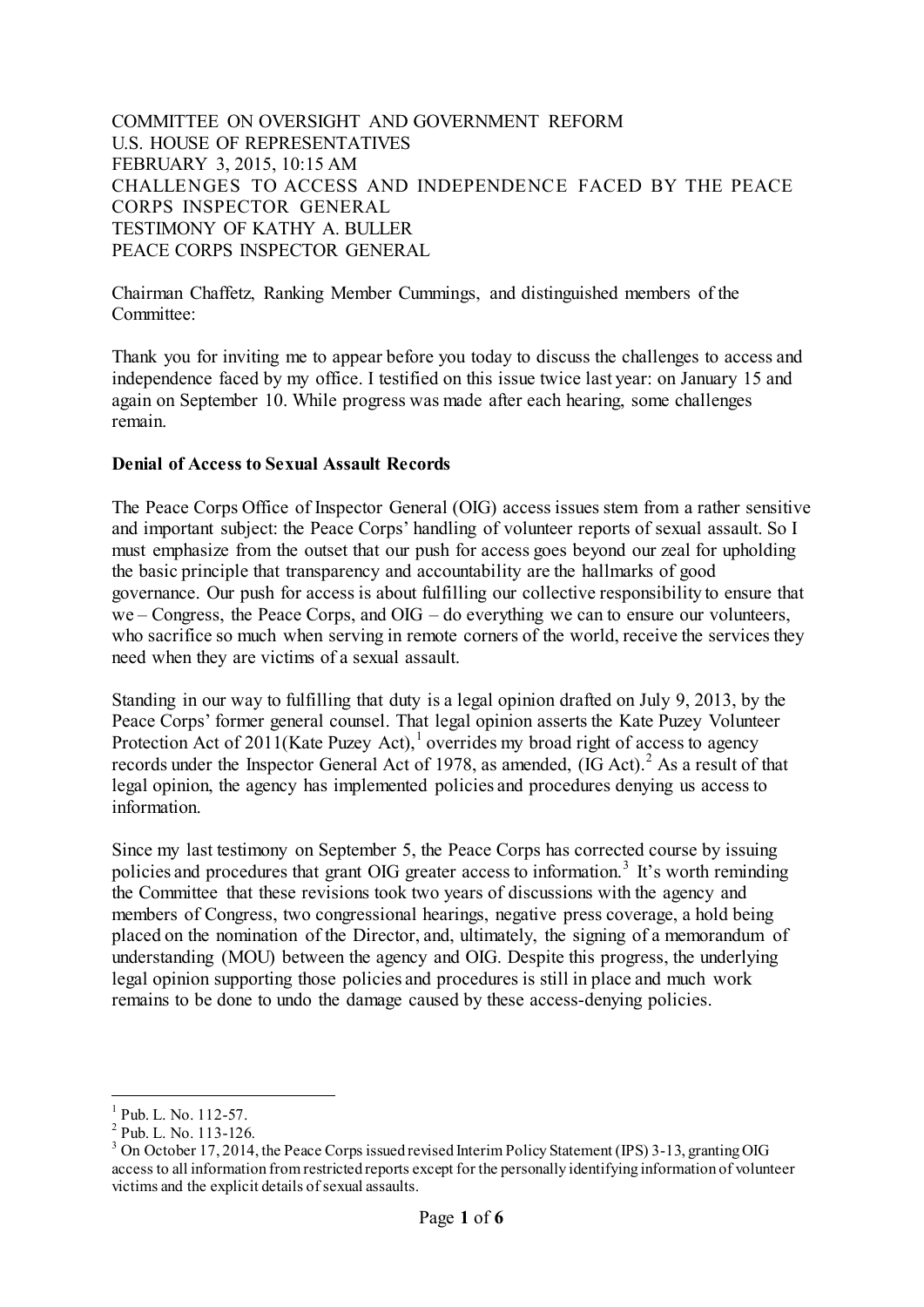### **Summary of Legal Issue**

#### The IG Act

When Congress enacted the IG Act it recognized that access to information is essential for inspectors general to effectively oversee agency programs and operations. Accordingly, Section  $6(a)(1)$  of the IG Act enables every inspector general to access:

All records, reports, audits, reviews, documents, papers, recommendations, or other material available to the applicable establishment which relate to programs and operations with respect to which that Inspector General has responsibilities under this Act.

There is no ambiguity in this language. IGs have access to all agency documents and information, and the legislative history to the IG Act leaves no room for doubt: the language 'all records' is expansive and is intended to include even confidential agency memoranda.<sup>[4](#page-1-0)</sup>

#### The Kate Puzey Act

Congress enacted the Kate Puzey Act following reports that emerged after the ABC network's 20/20 show aired a story on how the agency mishandled sexual assault complaints by former volunteers. The show also focused on the mishandling of an unrelated complaint filed by Kate Puzey, a volunteer who was murdered in Benin in 2009 after a staff member allegedly failed to keep her complaint confidential. [5](#page-1-1)

Section 8E(d)(1)(B) of the Kate Puzey Act provides OIG with key oversight roles in ensuring the agency adequately responds to sexual assault and other crimes; effectively implements and trains on the Sexual Assault Risk Reduction and Response policy and program; and delivers services to sexual assault victims. The Kate Puzey Act requires that OIG conduct an evaluation on this matter and report to Congress by November 21, 2013, and again in  $2016$  $2016$ .<sup>6</sup> The report must be based on a case review of a statistically significant number of sexual assault cases<sup>[7](#page-1-3)</sup>

Section  $8A(f)(2)$  of the Kate Puzey Act mandates that victims have access to a restricted reporting mechanism that allows them to receive services without automatically triggering an official investigation. If a victim makes a restricted report, the victim's personally identifiable information (PII) can only be shared with specified individuals unless an exception applies. One of those exceptions authorizes disclosures "to State and Federal courts when ordered, or if disclosure is required by Federal or State statute."

<span id="page-1-1"></span><span id="page-1-0"></span><sup>&</sup>lt;sup>4</sup> S. REP. NO. 95-1071, at 33-34 (1978).<br><sup>5</sup> The 20/20 show was not the first in-depth investigation into the underreported incidence of rape, sexual assault, and murder in the Peace Corps. On October 26, 2003, the *Dayton Daily News* published an article titled, "Mission of Sacrifice: Peace Corps volunteers face injury, death in foreign lands." The newspaper combed through thousands of records on volunteer assaults over a span of four decades and highlighted the alleged

<span id="page-1-2"></span> $6$  Sec. 8E(d)(1)(A) also requires Peace Corps OIG submit a biennial report to Congress concerning reports received from volunteers that discuss incidents of misconduct, mismanagement or policy violations by Peace Corps staff, or that relate to breaches of confidentiality of volunteers.<br><sup>7</sup> OIG submitted the initial report to Congress in November 2013 but the scope of the review did not include

<span id="page-1-3"></span>restricted reports because the agency had not implemented a system of restricted reporting until September 1, 2013.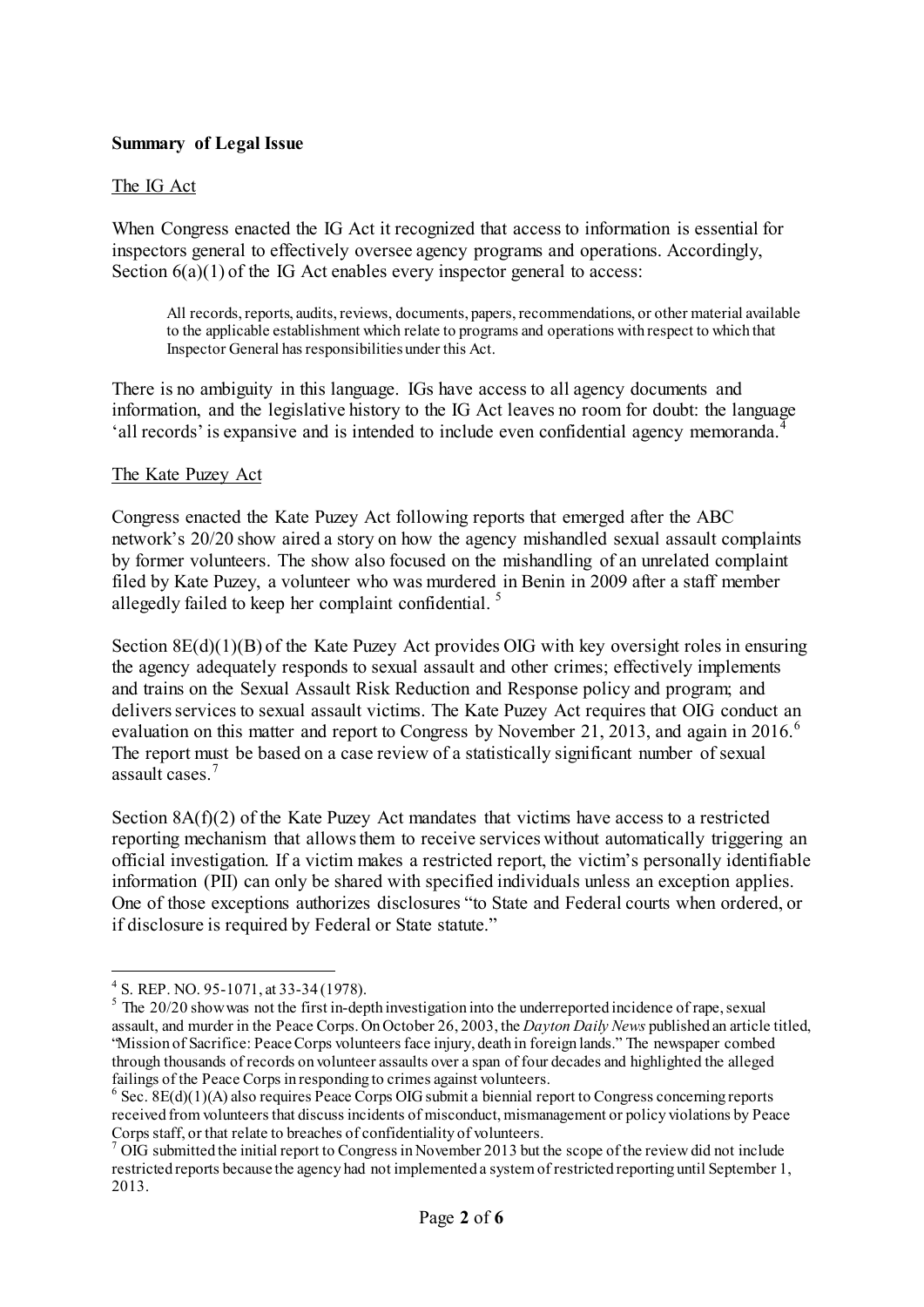## Peace Corps' Legal Position

Despite the exception authorizing disclosure when required by federal law, the legal opinion asserts the exception applies only to courts because courts are the only person or organization listed in the exception. The opinion also reinterprets the statutory definition of PII in a manner that effectively prohibits OIG from accessing the crucial information it needs to fulfill its key oversight role mandated by the Kate Puzey Act.

Most egregiously, however, the opinion concludes OIG should not have access to restricted reports because the Kate Puzey Act overrides the IG Act. This is incorrect, however, since it is well established that a statute cannot be construed as overruling a pre-existing statute unless that intent is clear or the two statutes are irreconcilable.<sup>[8](#page-2-0)</sup> Nothing in the Kate Puzey Act suggests an intent to override the IG Act and both laws can be easily reconciled by reading the exception as applying to OIG.

Furthermore, the Peace Corps' interpretation conflicts with the plain meaning of the statute as a whole.<sup>[9](#page-2-1)</sup> The Kate Puzey Act provides OIG a central role in improving the Peace Corps' response to sexual assault victims. In particular, the law requires OIG oversee sexual assault mismanagement allegations and conduct a case review of a statistically significant number of sexual assault cases. It is inconceivable that Congress intended to increase OIG's oversight duties over the Peace Corps' response to sexual assaults, while simultaneously curtailing its ability to access the information it needs to fulfill those new duties.

# **Memorandum of Understanding between the Peace Corps and OIG**

In May 2014, to avoid the possibility of remaining in the dark about a substantial category of sexual assault reports, I entered into a formal agreement with the Peace Corps granting OIG more – though not all – information from these reports, while maintaining our legal position.

The revisions the Peace Corps made to the access-denying policies and procedures as a result of the MOU are a good step forward. Since the policies and procedures were revised we have requested specific case files for two post country evaluations and have been able to review two restricted reports with corresponding redactions of PII and explicit details. However, the true test of the agreement will come this fall, when we begin reviewing a statistically significant number of cases as required by the Kate Puzey Act.

## **Other Concerns**

Despite the progress made – thanks in part to this Committee – I remain concerned about the appropriateness of my office having to enter into an MOU to obtain information we are

<span id="page-2-0"></span><sup>&</sup>lt;sup>8</sup> "The intention of the legislature to repeal must be clear and manifest." Posadas v. National City Bank of New York, 296 U.S. 497, 503 (1936). *See also* Tennessee Valley Authority v. Hill, 437 U.S. 153, 189–90 (1978); Morton v. Mancari, 417 U.S. 535, 549 (1974); 1 GAO, Principles of Federal Appropriations Law 2-43 (3d ed. 2004)("A corollary to the 'cardinal rule' against repeal by implication…is the rule of construction that statutes should be construed harmoniously so as to give maximum effect to both wherever possible.")<br><sup>9</sup> "It is a fundamental canon of statutory construction that the words of a statute must be read in their context and

<span id="page-2-1"></span>with a view to their place in the overall statutory scheme.... A court must therefore interpret the statute as a symmetrical and coherent regulatory scheme, … and fit, if possible, all parts into an harmonious whole…" FDA v. Brown & Williamson Tobacco Corp., 529 U.S. at 132–133 (citations and quotation marks omitted). *See also*  1 GAO, Principles of Federal Appropriations Law 2-86 (3d ed. 2004).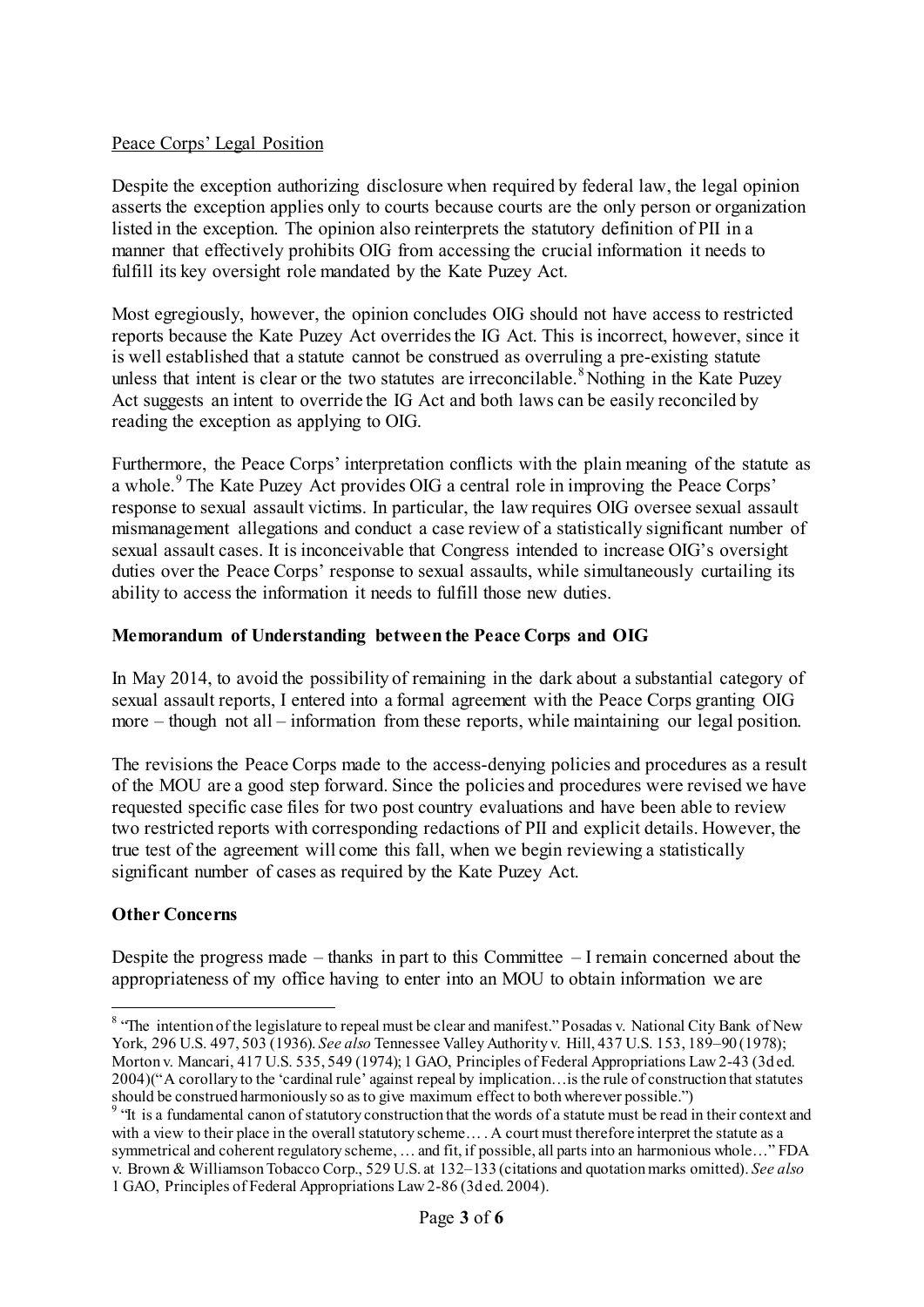entitled to by law and that we need to fulfill our statutory duties. Therefore, we see this agreement as a temporary fix to obtain information while we seek agency or congressional action.

I am also concerned the Peace Corps has yet to adequately train staff on what information can and must be shared with OIG pursuant to the MOU. There is already evidence that the Peace Corps' lack of guidance has led to staff confusion in handling sexual assaults. For example, in November we issued a management advisory report (MAR) to the Director documenting confusion on whether complaints from a third party should be treated as a restricted report.<sup>[10](#page-3-0)</sup> The MAR documents how staff was initially advised by the Office of General Counsel not to report the information to OIG only to reverse course after discovering that other victims may have been assaulted by the same perpetrator. While the law is clear that only victims of sexual assault can make restricted reports, at least in one senior-level training the former general counsel advised staff that sexual assault allegations made by persons other than the victim should be treated as restricted and should not be reported to OIG.

Beyond training on third party complaints, staff and volunteers must be reassured that they should report allegations to our office concerning mismanagement of a sexual assault response, even if it relates to a restricted report. During the time OIG was denied access to any details of sexual assaults multiple people expressed concern about sharing information with OIG because of agency policies. Additionally, staff responsible for providing services and information to volunteers (in cases where the perpetrator is alleged to be another volunteer of staff) need to know they can consult with OIG about how our investigations are conducted, even if they are unable to provide OIG with explicit details of the assault or the victim's PII.

Finally, I am concerned about the Peace Corps' ability to meet its commitments under the agreement, such as implementing a system that would permit OIG to review sexual assault cases without full access to information. Lacking such access, Congress will be unable to properly assess whether the Peace Corps is adequately responding to victims.

## **Solving the Issue**

Congress and the Peace Corps have the power to solve this issue. Congress could take legislative action in one way or another to ensure we get full access to agency records.

The Peace Corps, for its part, could retract its erroneous legal opinion underlying its accessdenying policies and procedures. As long as that opinion remains in place, the Peace Corps is free to rescind our agreement and withhold or delay OIG access to sexual assault reports. Moreover, its very existence sets a dangerous precedent whereby any agency may withhold information by deciding to interpret a law as overriding the IG Act.

Allowing agencies to unilaterally decide when they can or cannot release information to the IG presents a clear conflict of interest. Not only that, it forces the IG to spend its limited time and resources wrangling with the agency to obtain information  $-$  as I have done for over two years. Taxpayers – and volunteer victims of sexual assault in particular – deserve better.

<span id="page-3-0"></span><sup>&</sup>lt;sup>10</sup>Management Advisory Report: Agency Policies Related to volunteer Sexual Assault Allegations: [http://files.peacecorps.gov/multimedia/pdf/policies/PCIG\\_Agency\\_Policies\\_Related\\_to\\_Volunteer\\_Sexual\\_Ass](http://files.peacecorps.gov/multimedia/pdf/policies/PCIG_Agency_Policies_Related_to_Volunteer_Sexual_Assault_Allegations.pdf) [ault\\_Allegations.pdf](http://files.peacecorps.gov/multimedia/pdf/policies/PCIG_Agency_Policies_Related_to_Volunteer_Sexual_Assault_Allegations.pdf)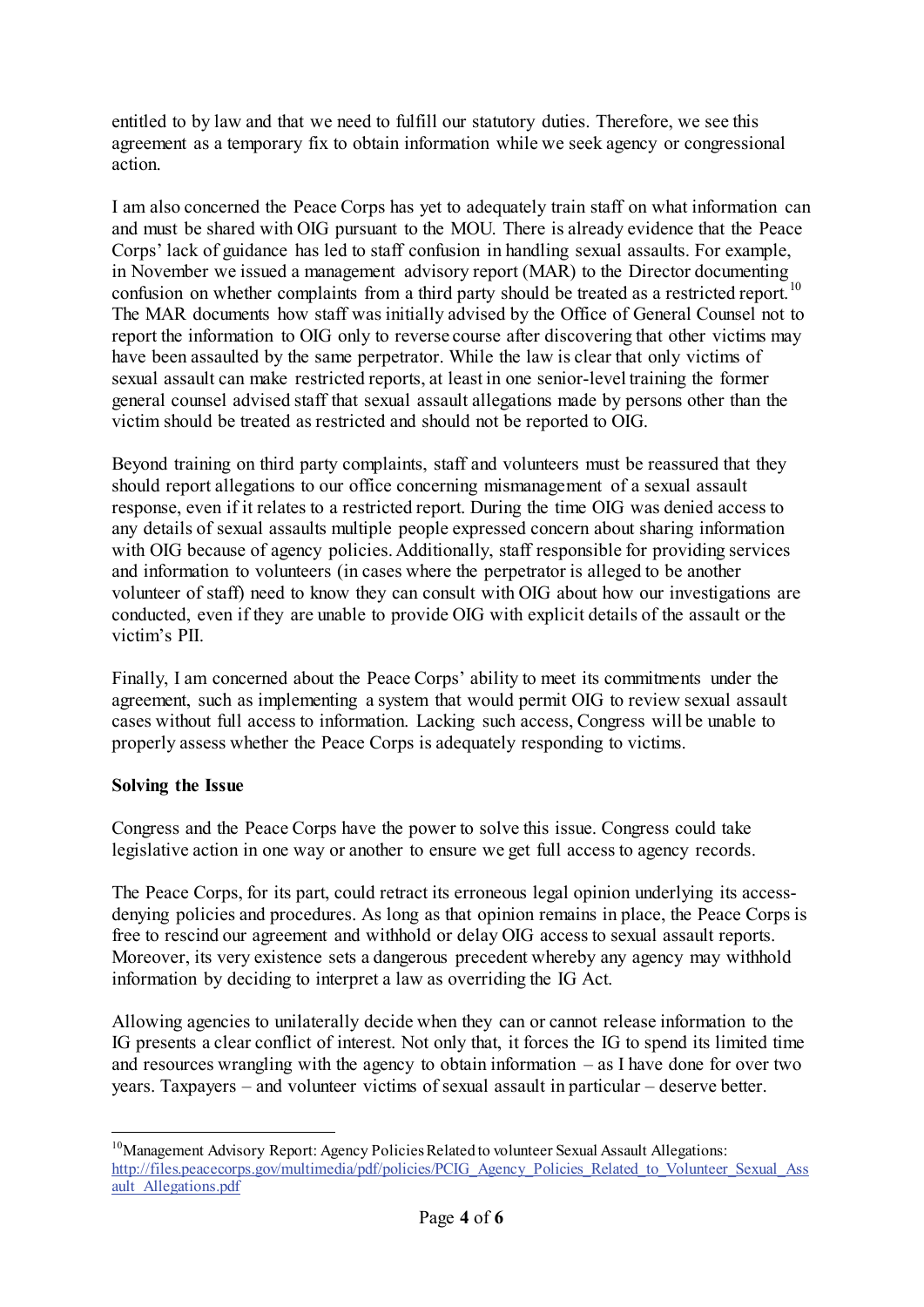While the Peace Corps withdrawing its legal opinion would resolve our access issue, it will do nothing to help other IGs who are denied full access to agency records. I appreciate the Committee's efforts to help us on our quest for access – for the sake of the Peace Corps, volunteer victims of sexual assault, and the entire IG community.